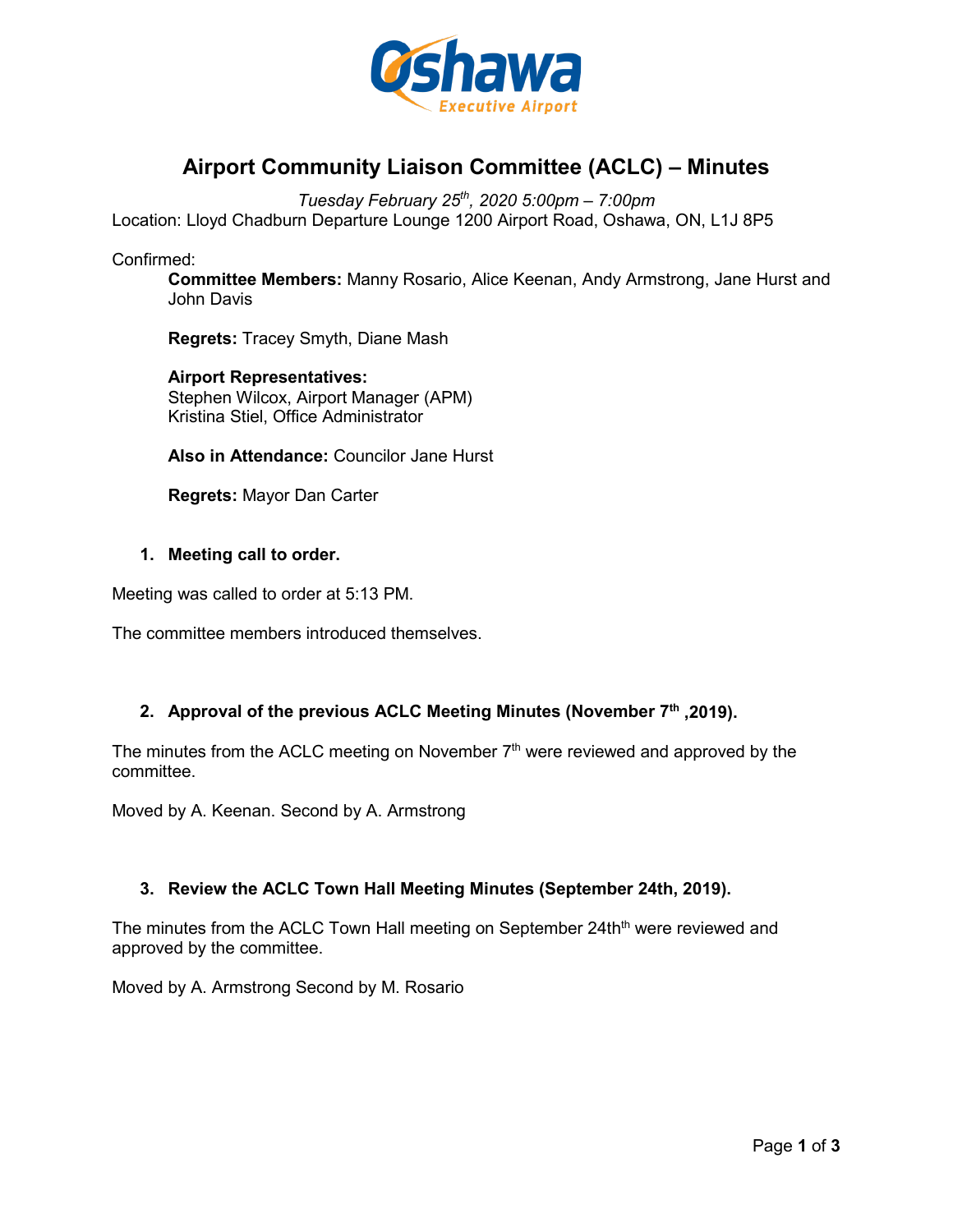

# **4. Review the preliminary results of the Airport Business Plan Survey.**

APM Wilcox reviewed the preliminary results of the Airport Business Plan Survey with the committee. A conversation took place which included the following:

- A total of 254 surveys were completed by the community;
	- Approximately 50% of completed surveys are residents in the community
	- Approximately 50% of completed surveys are airport users.
- A discussion took place with the committee and community regarding the community's views on ensuring the whole city of Oshawa is broadly informed and able to complete the survey in various formats other then online. This then turned into a discussion on the community's view on the airport noise. APM Wilcox stated that the concern re: noise will be addressed in the business plan.

# **5. Airport Business Plan Update.**

- APM Wilcox reviewed phase one of the business plan with the committee.
- The goal of phase one is to gather information in addition to the input gathered at the Town Hall meeting that took place September  $24<sup>th</sup>$ .
- A public service announcement will take place March  $3<sup>rd</sup>$  re: Town Hall workshops as per councilor J. Hurst.
- A total of 6 council directed Town Hall workshops of 20 participants are set to take place in the month of April – Additional workshops will be scheduled as required – APM Wilcox is determined to meet with all residents who want to participate.
- The City and Council will determine the location and set up of 4 monitoring stations for noise and 4 monitoring stations for air pollution near the airport in the weeks to come.
- APM Wilcox provided an overview of report to Development Services Which outlines the business plan process.